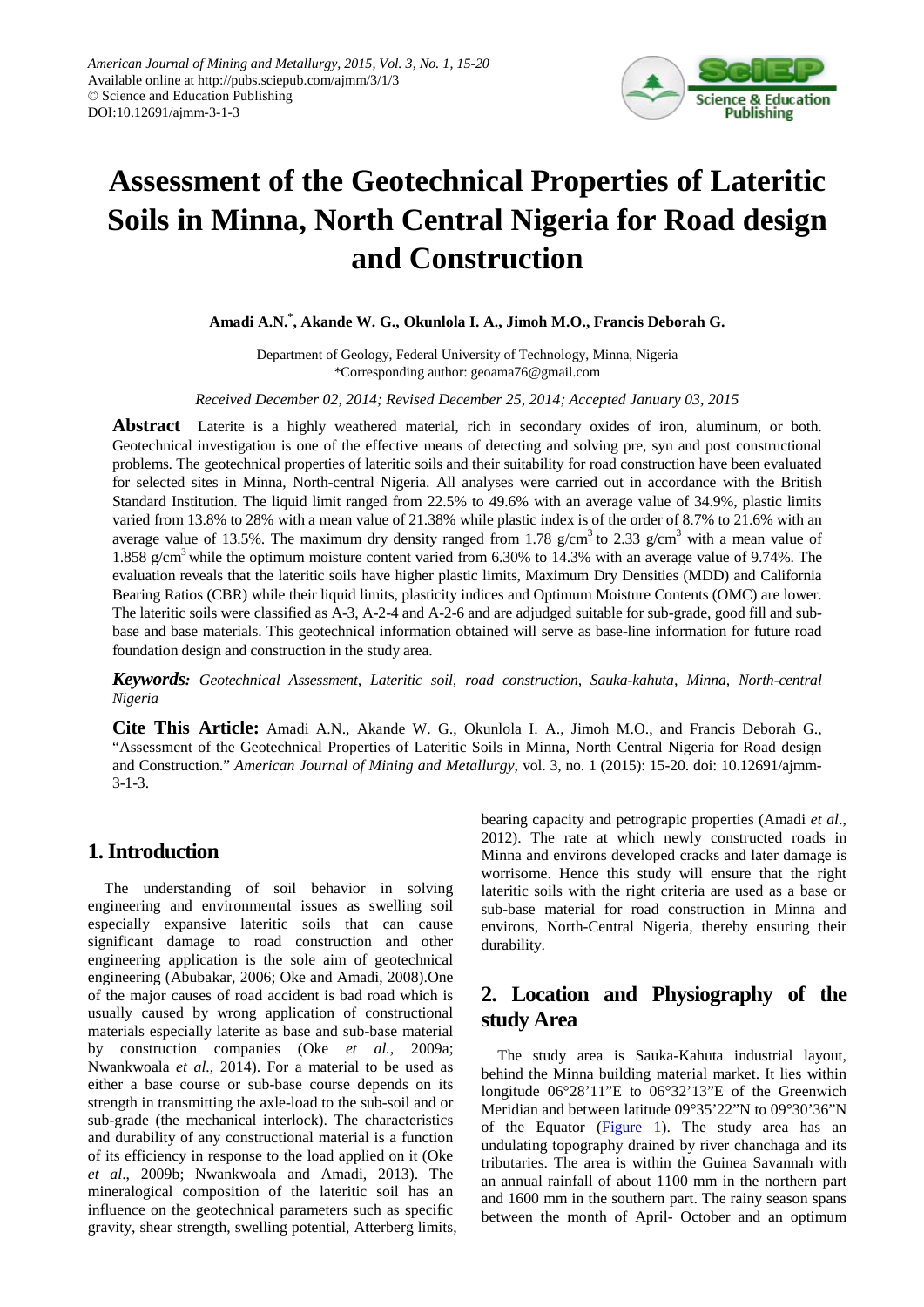<span id="page-1-0"></span>temperature of 41°C in dry season and minimum of 22°C during the rainy season (Sheriff, 2012).The study area is

assessed through Talba farm road, Mandella road, other minor untarred road.



**Figure 1.** Topographical map of the Study Area

<span id="page-1-1"></span>

**Figure 2.** Geological map of the Study Area

## **3. Geological Mapping**

The mapping exercise was carried out to identify and examine the rock type in the study area. The rock type in the area comprises of granite and schist [\(Figure 2\)](#page-1-1).

# **4. Methodology of Investigation**

The sub-soil conditions was investigated by excavating five trial pits from existing ground level to a maximum of 4.5 m according to British standard code of practice for site investigation (1981), depending on topography and overburden. Disturbed samples soil samples were collected from the trial pits and analyzed at civil engineering laboratory, Federal University of Technology, Minna, Nigeria for relevant geotechnical analysis.

#### **5. Laboratory Analysis**

The laboratory analysis was performed according British standard methods of test for soil for civil engineering purposes (BS 1377: Part 1-9, 1990). The laboratory test carried out to determine the suitability of the lateritic soils for use as base and sub-base material using the AASHTO standard method in relation to the generation specification for roads and bridges.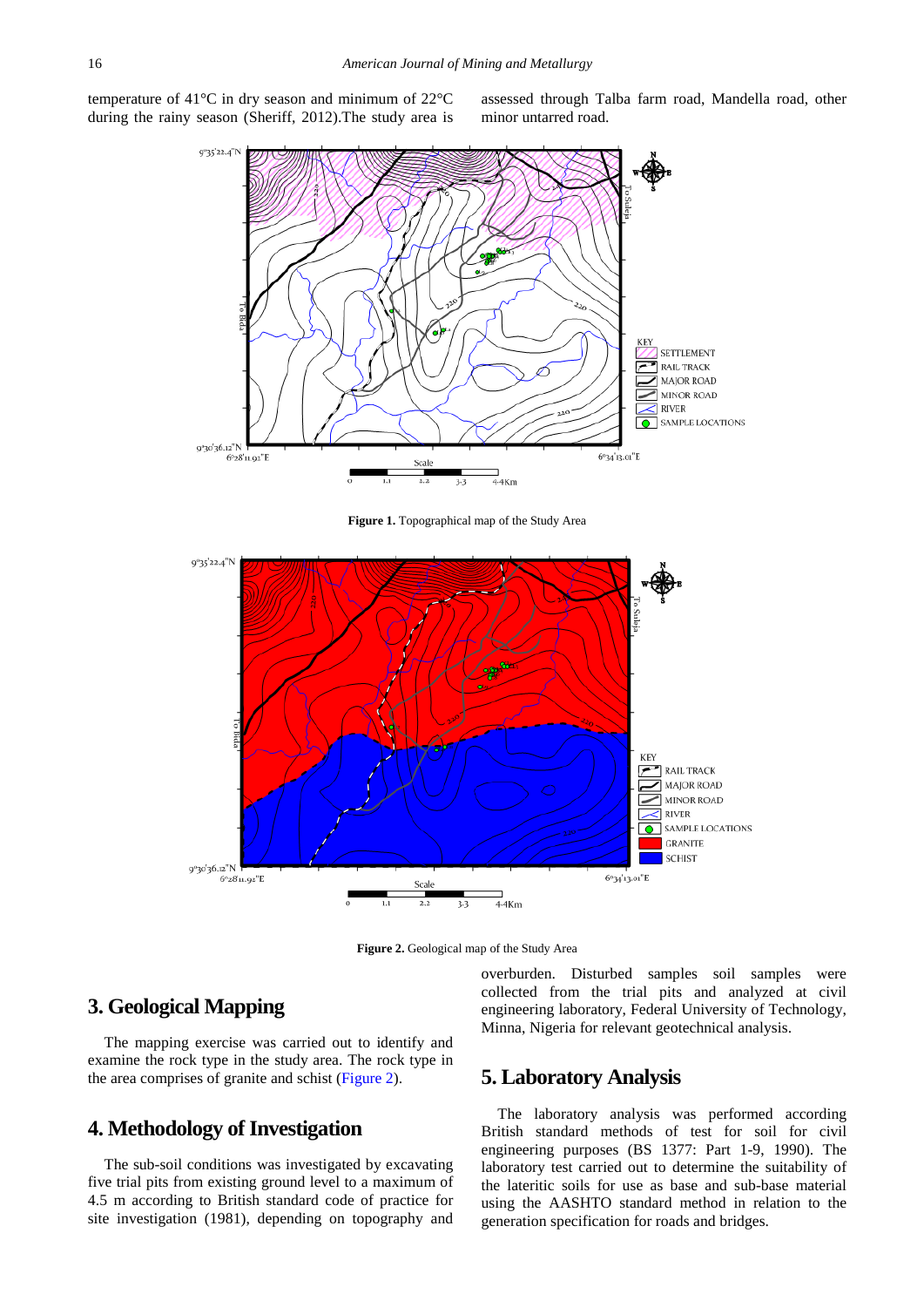## **6. Sieve Analysis**

Sieve analysis was performed in order to determine the soil particle size distribution. Representative sample of approximately 500 g was used for the test after washing and oven-dried. The sample was washed using the BS 200 sieve and the fraction retained on the sieve was air dried and used for the sieve analysis. The sieving was done by mechanical method using an automatic shakers and a set of sieves.

# **7. Atterberg Limits (Liquid Limit and Plastic Limit)**

This test determines the clay content in terms of liquid limit, plastic limit, plasticity index and shrinkage potential in order to estimate plasticity, strength and settlement characteristics of the soil sample. For the determination of liguid limit, the soil sample passing through 425 μm sieve, weighing 200 g was mixed with water to form a thick homogeneous paste. The paste was collected inside the Casangrade's apparatus cup with a grove created and the number of blows to close it was recorded. Similarly, for plastic limit determination, the soil sample weighing 200 g was taken from the material passing the 425 μm test sieve and then mixed with water till it became homogenous and plastic to be shaped to ball. The ball of soil was rolled on a glass plate until the thread cracks at approximately 3 mm diameter. The 3 mm diameter sample was placed in the oven at 105°C to determine the plastic limit.

#### **8. Moisture content**

Moisture content is defined as the ratio of the weight of the water in a soil specimen to the dry weight of the specimen. The moisture content of lateritic soil can be influenced by the mineralogy and formation environment.

#### **9. Compaction Test**

The densification of soil with mechanical equipment thereby rearranging the soil particles which makes them more closely packed resulting in an increase of the ratio horizontal effective size to the vertical effective stress. The degree of compaction is measured in term of its dry weight and it increasing the bearing capacity of road foundation, stability slopes, controls undesirable volume changes and curb undesirable settlement of structures. The mould is filled and compacted with soil in five layer via 25 blows of a 4.5 rammer.

#### **10. California Bearing Ratio**

The California bearing ratio (CBR) test is a penetration test carried out to evaluate the mechanical strength of a sub-base or base course material. It measures the shearing resistance, controlled density and moisture content. Both the soaked and unsoaked method of CBR was conducted to characterize the lateritic soil for use as a base or subbase material. A portion of air-dried soil sample was mixed with about 5% of its weight of water. This was put in CBR mould in 3 layers with each layer compacted with 55 blows using 2.5 kg hammer at drop of 450 mm (standard proctor test). The compacted soil and the mould was weighed and placed under CBR machine and a seating load of approximately 4.5 kg was applied. Load was recorded at penetration of 0.625, 1.9, 2.25, 6.25, 7.5, 10 and 12.5 mm.

## **11. Triaxial Test**

In this test, horizontal load was applied as soon as vertical load has been imposed and shearing continued at the rate of 0.25 mm/min until the shear force goes beyond its maximum value and becomes constant or decreases, representing failure condition. Normal stresses of 188.0 kPa, 324.3 kPa, 460.5 kPa and 596.8 kPa were employed in all the direct shear tests. The results of the direct shear tests for the lateritic soils are presented in the form of stress-strain curves and plots of shear stress versus normal stress. From these, the shear strength parameters (angle of cohesion (c) and angle of internal friction (Φ)) were obtained.

#### **12. Results and Discussion**

The result of the laboratory analyses are summarized in [Table 1](#page-3-0) while the revised AASHTO system of soil classification is contained in [Table 2.](#page-3-1) The description of the lateritic soils is shown in [Table 3](#page-3-2) and [Figure 3](#page-4-0) while the physical properties of soil samples are presented in [Table 4.](#page-3-3) Federal Ministry of Works and Housing general specification for roads and bridges is shown in [Table 5.](#page-4-1) According to Federal Ministry of Works and Housing (1997) specification, the lateritic soil samples are suitable for subgrade, subbase, and base materials as the percentage by weight finer than No. 200 BS test sieve is less than 35% except locations 8 and 10 [\(Table 1\)](#page-3-0). The liquid limits value, ranged from 15.8% to 49.6%, the plastic limits varied from 12.0% and 28.0% while the plastic index is of the order of 3.8 to 19.4 [\(Table 1\)](#page-3-0). Federal Ministry of Works and Housing (1997) for road works recommend liquid limits of 50% maximum for subbase and base materials. All the studies soil samples fall within this specification, thus making them suitable for subgrade, subbase and base materials. The plot of plasticity index versus liquid limit is shown in [Figure 4.](#page-4-2) The unsoaked California bearing ratio value for the lateritic soil sample range from 0.0% to 83.8%. Federal Ministry of Works and Housing recommendation for soils for use as: subgrade, subbase and base materials are:  $\leq$  $10\% \leq 30\%$  and  $\leq 80\%$  respectively for unsoaked soil. This implies that locations  $[2,8,9]$  with values less than 10% are excellent subgrade materials, locations  $[1,2,3,8,9,10]$  having values less than 30% are good materials for subbase.

All the locations except location 5 have their unsoaked CBR value less than 80% which is the maximum value recommended for soils to be used as base materials (Federal Ministry of Works and Housing, 1997). By interpretation the lateritic soils from other locations except location 5 are suitable materials for subgrade, subbase and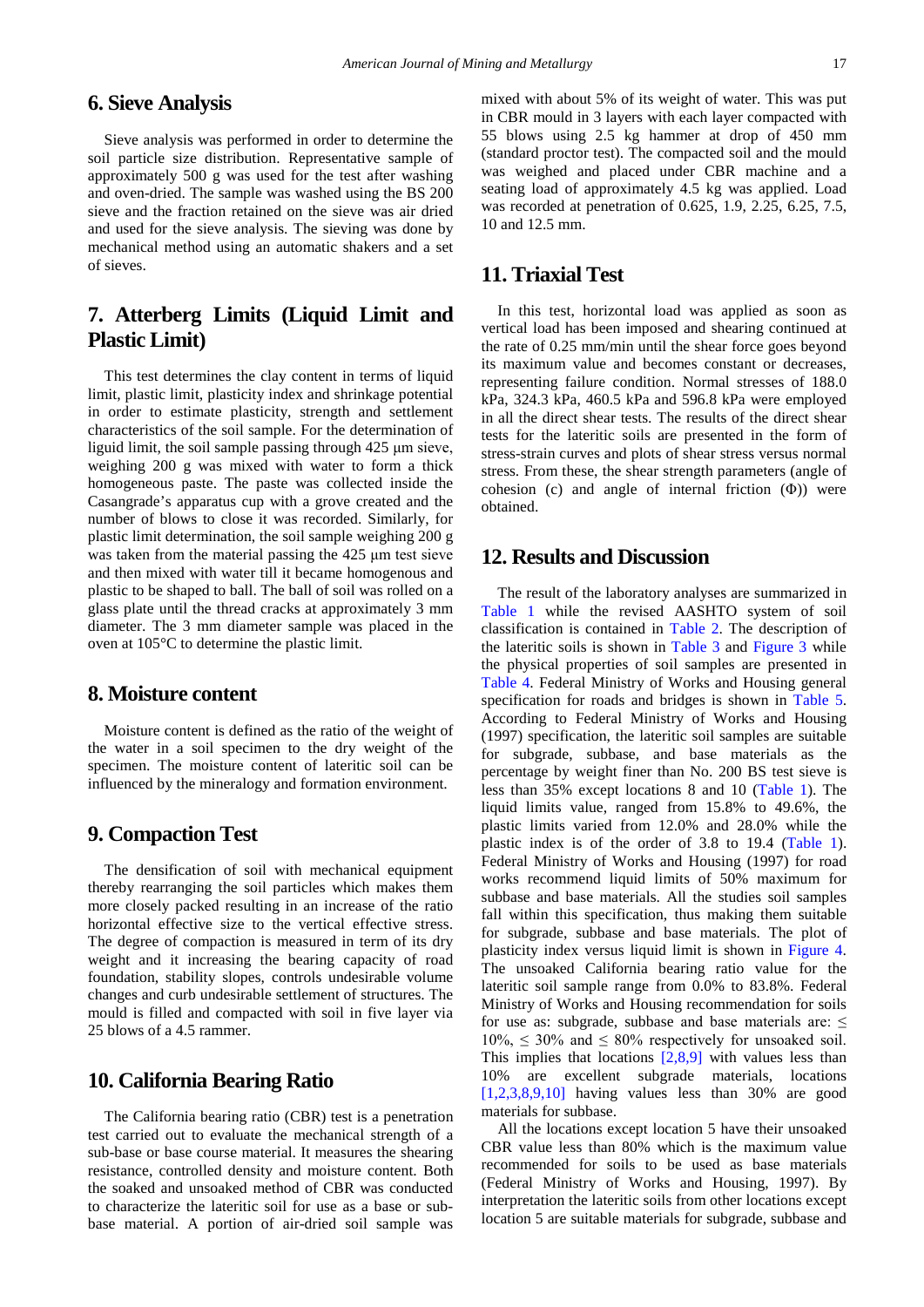base materials. Location 5 failed the geotechnical characteristics for use as subgrade, subbase or base material. The maximum dry density for the soil samples varied between 1.81 mg/m<sup>3</sup> and 2.35 mg/m<sup>3</sup> while that of optimum moisture content ranged between 7.81% and 14.4%. According to O"Flaherty (1988) the range of values that may be anticipated when using the standard proctor test methods are: for clay, maximum dry density (MDD) may fall before 1.44 mg/m<sup>3</sup> and 1.685 mg/m<sup>3</sup> and optimum moisture content (OMC) may fall between 20- 30%. For silty clay MDD is usually between 1.6 mg/m<sup>3</sup> and 1.845 mg/m3 and OMC ranged between 15-25%. For sandy clay, MDD usually ranged between  $1.76$  mg/m<sup>3</sup> and  $2.165$  mg/m<sup>3</sup> and OMC between 8 and 15%. Thus, looking at the results of the soil samples, it could be noticed that they are sandyclay. The cohesion (c) of the quick

undrainedtriaxial compression test [\(Figure 5\)](#page-4-3) ranged from 130 KN/ $m<sup>2</sup>$  to 165 KN/ $m<sup>2</sup>$  and the angle of internal friction  $(\emptyset)$  was found to be 8° and this implies low plasticity, high permeability, shear strength and bearing capacity.

The moisture content from the compaction test in ranged from 6.30% to 14.4% with an average value of 10.39 [\(Table 1](#page-3-0) and [Table 3\)](#page-3-2) indicating that the soil is generally poorly graded and sandyclay with plastic fines (material passing sieve No. 200) and this finding is in agreement with other determined geotechnical parameters. Federal Ministry of Works and Housing (1972) for road works recommend liquid limits of 50% maximum for subbase and base materials. All the studies soil samples fall within this specification, thus making them suitable for subbase and base materials.

|  | <b>Table 1. Summary of Laboratory Results</b> |  |  |  |
|--|-----------------------------------------------|--|--|--|
|--|-----------------------------------------------|--|--|--|

<span id="page-3-0"></span>

|                |                   | Sieve Analysis | Compaction              | Test   | Atterberg Limit |      |      | California Bearing Ratio |          |  |
|----------------|-------------------|----------------|-------------------------|--------|-----------------|------|------|--------------------------|----------|--|
| Trial Pit No   | Depth of Sampling | % passing      | MDD(g/cm <sup>3</sup> ) | OMC(%) | LL              | PL   | PI   | Soaked                   | Unsoaked |  |
| L1             | 2.0               | 1.41           | 2.05                    | 12.10  | 34.5            | 21.0 | 13.5 | 11.0                     | 28.0     |  |
| L2             | 2.0               | 31.9           | 2.06                    | 13.20  | 36.6            | 24.5 | 12.1 | 40.0                     | 3.0      |  |
| L <sub>3</sub> | 2.0               | 0.8            | 2.18                    | 7.81   | 33.5            | 22.0 | 11.5 | 18.0                     | 30.0     |  |
| L4             | 2.5               | 2.1            | 2.33                    | 6.30   | 23.5            | 14.3 | 9.2  | 64.9                     | 77.5     |  |
| L5             | 3.5               | 2.5            | 2.35                    | 6.50   | 22.5            | 13.8 | 8.7  | 72.7                     | 83.8     |  |
| L6             | 3.0               | 0.0            | 2.11                    | 9.05   | 35.50           | 23.0 | 12.5 | 36.0                     | 48.0     |  |
| L7             | 2.5               | 34.4           | 2.08                    | 10.80  | 37.5            | 24.2 | 13.3 | 54.0                     | 0.0      |  |
| L8             | 2.0               | 56.8           | 1.79                    | 14.30  | 49.6            | 28.0 | 21.6 | 5.1                      | 1.0      |  |
| L9             | 2.5               | 2.2            | 2.19                    | 9.50   | 15.8            | 12.0 | 3.8  | 9.0                      | 40.0     |  |
| L10            | 2.0               | 55.9           | 1.81                    | 14.40  | 41.4            | 22.0 | 19.4 | 7.7                      | 0.0      |  |

LL: liquid limit; PL: plastic limit; PI: plastic index

MDD: maximum dry density; OMC: optimum moisture content

|  | Table 2. Revised AASHTO system of soil classification |  |  |  |
|--|-------------------------------------------------------|--|--|--|
|--|-------------------------------------------------------|--|--|--|

<span id="page-3-1"></span>

| General Classification                       |                   | Silt-clay materials (more than 35% passing)<br>General Materials (35% or less passing 0.075 mm)<br>$0.075$ mm) |                   |                                 |                   |                   |                   |             |                   |                   |                    |  |
|----------------------------------------------|-------------------|----------------------------------------------------------------------------------------------------------------|-------------------|---------------------------------|-------------------|-------------------|-------------------|-------------|-------------------|-------------------|--------------------|--|
|                                              | A-1               |                                                                                                                |                   |                                 |                   | $A-2$             |                   |             |                   |                   | $A-7$              |  |
| Group Classification                         | $A-1-a$           | $A-1-h$                                                                                                        | $A-3$             | $A - 2 - 4$                     | $A - 2 - 5$       | $A-2-6$           | $A - 2 - 7$       | $A-4$       | $A-5$             | A- $6$            | $A-7-5$<br>$A-7-6$ |  |
| Sieve Analysis % passing<br>$2.00$ mm (No10) | 50 <sub>max</sub> |                                                                                                                |                   |                                 |                   |                   |                   |             |                   |                   |                    |  |
| $0.425$ mm (No40)                            | 30 <sub>max</sub> | 50 <sub>max</sub>                                                                                              | $51\text{min}$    |                                 |                   |                   |                   |             |                   |                   |                    |  |
| $0.725$ mm (No200)                           | 15 <sub>max</sub> | $25$ max                                                                                                       | 10 <sub>max</sub> | 35 <sub>max</sub>               | 35 <sub>max</sub> | 35 <sub>max</sub> | 35 <sub>max</sub> | 36min       | 36min             | 36min             | 36min              |  |
| Characteristics of fraction                  |                   |                                                                                                                |                   |                                 |                   |                   |                   |             |                   |                   |                    |  |
| passing                                      |                   | 6 <sub>max</sub>                                                                                               |                   |                                 |                   |                   |                   |             |                   |                   |                    |  |
| Liquid limit                                 |                   |                                                                                                                | N.P               | 40 <sub>max</sub>               | $41$ min          | 40 <sub>max</sub> | $41$ min          | 40max       | $41$ min          | 40 <sub>max</sub> | 40 <sub>min</sub>  |  |
| Plastic Index                                |                   |                                                                                                                |                   | 10max                           | 10max             | 11min             | 11min             | 10max       | 10 <sub>max</sub> | 11min             | 11min              |  |
| Usual types of significant                   |                   | Stone fragment                                                                                                 | Fine              |                                 |                   |                   |                   |             |                   |                   |                    |  |
| Constituent material                         |                   | Gravel and sand                                                                                                | Sand              | Silty or clayey Gravel and sand |                   |                   |                   | Silty soils |                   | Clayey soils      |                    |  |
| General rating                               |                   |                                                                                                                |                   | <b>Excellent</b> to Good        |                   |                   |                   |             | Fair to poor      |                   |                    |  |

#### **Table 3. Description of lateritic soils**

<span id="page-3-2"></span>

| Sample No | M.D.D(g/CM3) | $O.M.C(\%)$ | Group symbol | Description                                    |
|-----------|--------------|-------------|--------------|------------------------------------------------|
| L1        | 2.05         | 12.11       | SM-SC        | Sandysilt clay mix with slightly plastic fines |
| L2        | 2.059        | 13.2        | SM-SC        | Sandysilt clay mix with slightly plastic fines |
| L3        | 2.18         | 7.81        | SC.          | Siltyclay mix with slightly plastic fines      |
| ΙA        | 2.33         | 6.30        | <b>SC</b>    | Siltyclay mix with slightly plastic fines      |
| L5        | 2.35         | 6.50        | <b>SC</b>    | Siltyclay mix with slightly plastic fines      |
| Lб        | 2.11         | 9.05        | SC.          | Siltyclay mix with slightly plastic fines      |
| L7        | 2.076        | 10.8        | SM-SC        | Sandysilt clay mix with slightly plastic fines |
| L8        | 1.785        | 14.3        | <b>SM</b>    | Silty soils, poorly graded sandysilt mix       |
| L9        | 2.19         | 9.5         | SM-SC        | Sandysilt clay mix with slightly plastic fines |
| L10       | 1.805        | 14.4        | <b>SM</b>    | Silty soils, poorly graded sandysilt mix       |

#### **Table 4. Correlation of the Atterberg limit versus plasticity of the lateritic soils**

<span id="page-3-3"></span>

| Location      | ⊥⊥    | ∸            | $\sqrt{2}$<br>Ló | ĹÁ    | نت            | ⊥∪           | L7           |              | ТΩ<br>ᅿ            | L10          |
|---------------|-------|--------------|------------------|-------|---------------|--------------|--------------|--------------|--------------------|--------------|
| Sample Nos    | 1.0   | 2.0          | 3.0              | 4.0   | 5.0           | 6.0          | 7.0          | 8.0          | 9.0                | 10.0         |
| Liquid limit  | 34.5  | 36.6         | 33.5             | 23.5  | 225<br>ن کا ک | 35.5         | 37.5         | 49.6         | 15.8               | 41.4         |
| Plastic limit | 21.0  | 24.5         | 22.0             | 14.3  | 13.8          | 23.0         | 24.2         | 28.0         | 12.0               | 22.0         |
| Plasticity    | LP    | m            | D<br>. .         | LP    | īЮ<br>≖       | <b>TD</b>    | ΙP           |              | ſЮ<br>$\mathbf{L}$ |              |
| Description   | Silty | Intermediate | Siltv            | Silty | Silty         | Intermediate | Intermediate | Intermediate | Siltv              | Intermediate |

LP: low plasticity; IP: intermediate plasticity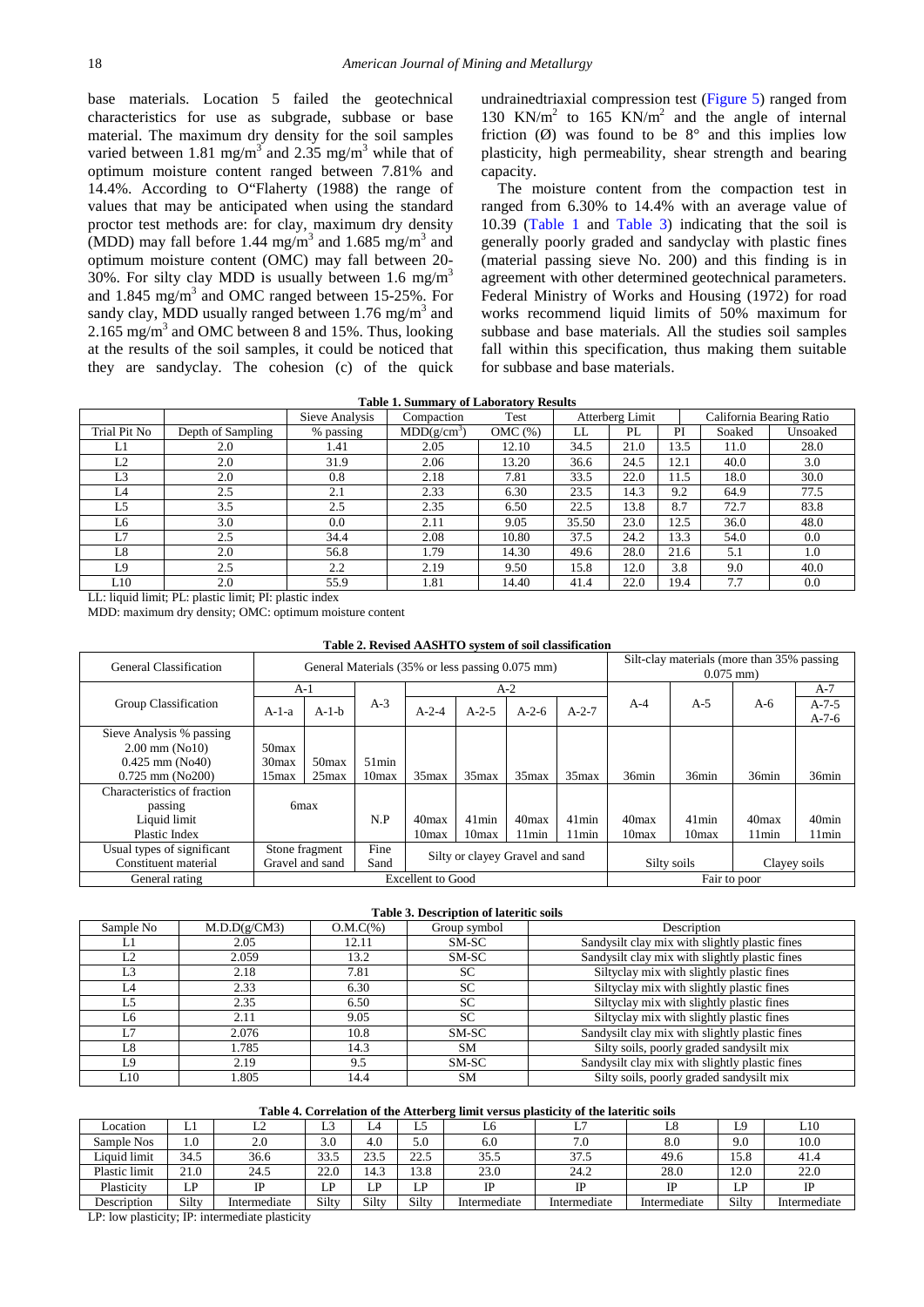<span id="page-4-1"></span>

| Table Struggland Danigat a of 50n classification for Toags and bridges |                |                |                |                |           |        |        |      |                |                 |  |
|------------------------------------------------------------------------|----------------|----------------|----------------|----------------|-----------|--------|--------|------|----------------|-----------------|--|
| Location                                                               |                |                |                |                |           |        |        | Ω    |                | 10              |  |
| Sample                                                                 | P <sub>1</sub> | P <sub>2</sub> | P <sub>3</sub> | P <sub>4</sub> | <b>P5</b> | P6     | P7     | P8   | P <sub>9</sub> | P <sub>10</sub> |  |
| L.L $( \leq 35\%)$                                                     | 34.5           | 36.6           | 33.5           | 23.5 Pass      | 22.5 Pass | 35.5   | 34.5   | 49.6 | 34.5           | 41.4 Fail       |  |
|                                                                        | Pass           | Fail           | Pass           |                |           | Fail   | Pass   | Fail | Pass           |                 |  |
| $P.I(\leq 12\%)$ comment                                               | 13.5           | 12.1           | 11.5           | 9.5 Pass       | 8.7 Pass  | 12.5   | 11.3   | 21.6 | 13.5           | 19.43           |  |
|                                                                        | Fail           | Pass           | Pass           |                |           | Fail   | Pass   | Fail | Fail           | Fail            |  |
| C.B.R soaked for subbase                                               | 11.0           | 40.0           | 18.0           | 64.90          | 72.70     | 36.0   | 54     | 5.1  | 9.0            | 7.7 Fail        |  |
| $( \geq 30\%)$                                                         | Fail           | Pass           | Fail           | Pass           | Pass      | Pass   | Pass   | Fail | Fail           |                 |  |
| C.B.R unsoaked Base course                                             | 32.0           | ND             | 30.0           | 77.5 Pass      | 83.8 Pass | 48.0   | ND     | ND   | 40.0           | ND              |  |
| (≥80%)                                                                 | Fail           |                | Fail           |                |           | Fail   |        |      | Fail           |                 |  |
| <b>Overall Rating</b>                                                  | $Sub-$         | $Sub-$         | $Sub-$         | Base           | Base      | $Sub-$ | $Sub-$ | Poor | Poor           | Poor            |  |
|                                                                        | base           | base           | base           |                |           | base   | base   |      |                |                 |  |

**Table 5. Nigerian Standard of soil classification for roads and bridges** 

<span id="page-4-0"></span>ND: not determined



**Figure 3.** Soil profile of trial pit in the study area

<span id="page-4-2"></span>

**Figure 4.** Plasticity chart of the Atterberglimits result

<span id="page-4-3"></span>

**Figure 5.** Quick undrainedtriaxial compression test indicating the stress Mohr's circles